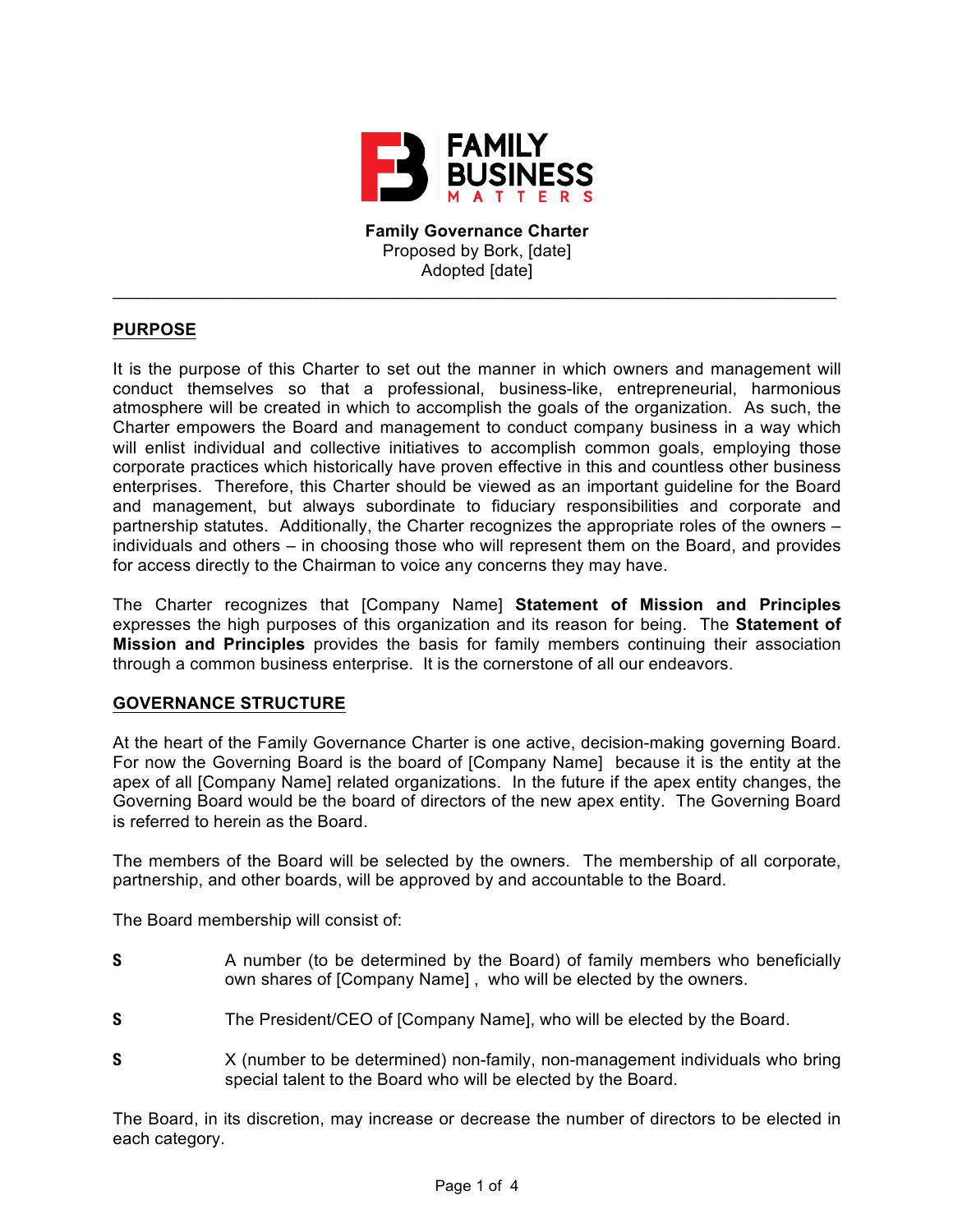# **RESPONSIBILITIES OF DIRECTORS**

The Directors' responsibility is to actively oversee management, but they will not attempt to run the day-to-day operation of [Company Name], or any subsidiary of same.

The Directors duties are as follows:

- **S** The Board of Directors will establish policy and overall direction for the Organization in accordance with the collective interests of its owners and [Company Name] Statement of Mission and Principles.
- **S** The Directors will elect the Chairman of the Board, and review his performance annually.
- **S** The Board will elect all officers and review their performance annually.
- **S** The Board may redefine the duties of the Chairman of the Board and President/CEO to best utilize the backgrounds and talents of the individuals who are elected to these positions.
- **S** The Board will form, appoint the members of and oversee a Compensation Committee.
- **S** The Board will form, appoint the members of and oversee an Audit Committee.
- **S** The Board will oversee the performance of all other statutory and legal requirements of a Board of Directors for all the legal entities.
- **S** Any vacancy in the Board may be filled by a majority of the remaining members of the Board at any meeting of the Board.
- **S** Directors terms will be staggered, so that every year only one third of the board will be up for election.

# **RESPONSIBILITIES OF THE CHAIRMAN**

The Chairman of the Board should be a family member who can help preserve integrity and fair dealing which is part of the family's heritage. His duties require the full-time attention of a qualified individual and he should be compensated accordingly as established by the Compensation Committee of the Board.

The Chairman is responsible to the Board for organizing and leading the Board in performing its duties. The Chairman maintains effective communication with management in order to meet both the Board's and management's needs. In the process he will preserve the distinction between the Board's policy setting function and management's responsibility for implementing those policies. At the same time he will assure that the Board will not default to management the responsibilities of the Board. The Chairman will be guided by [Company Name] Statement of Mission and Principles.

Specific responsibilities are: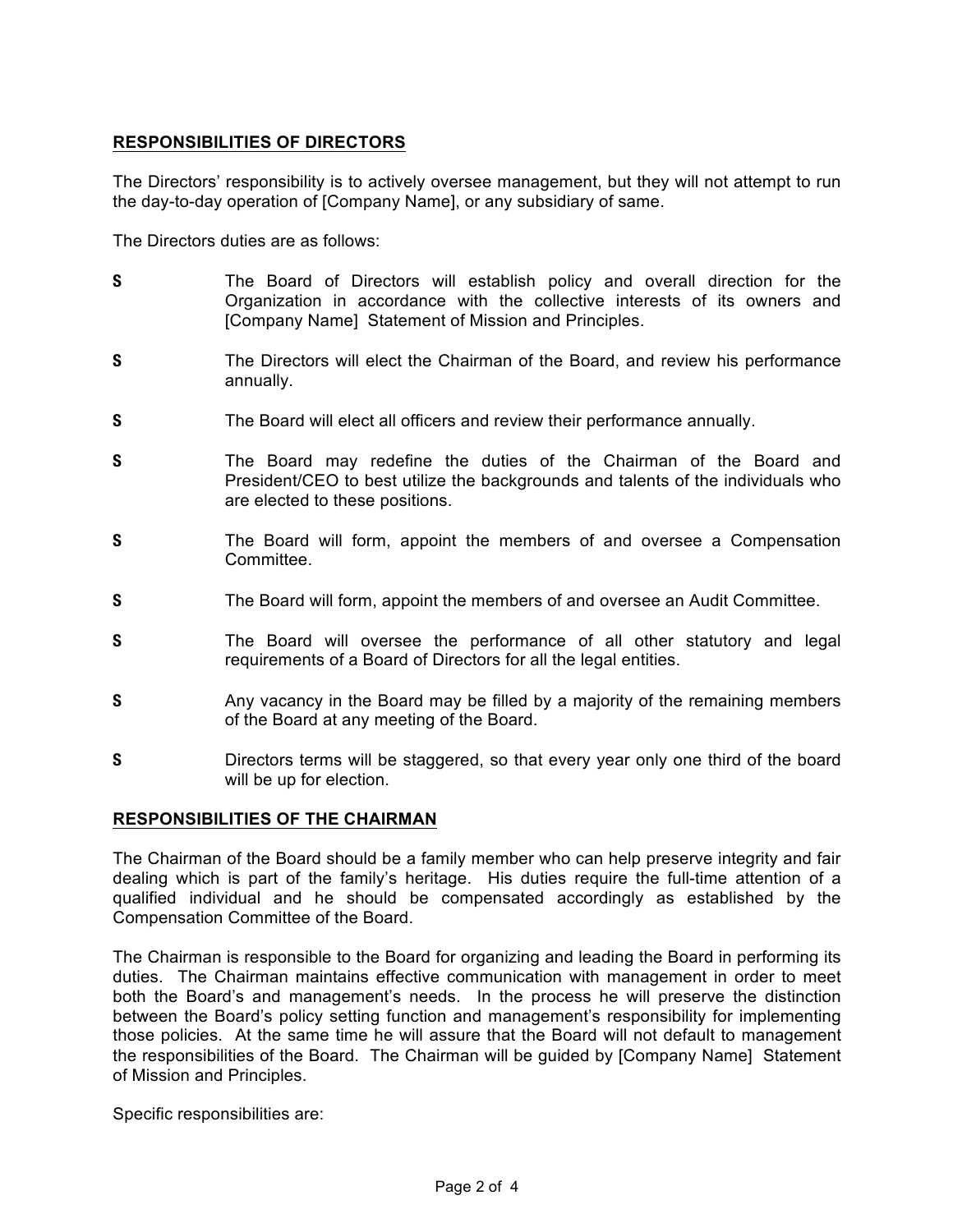- **S** The Chairman will preside at the meetings of the Board, and together with the President/CEO will develop agendas.
- **S** The Chairman will be active in promoting the image of [Company Name] to family members and clients, and will assist the President/CEO in marketing efforts.
- **S** The Chairman will continuously monitor the performance of management to see that work is being conducted in accordance with approved policies, and report on his findings to the Board.
- **S** The Chairman will lead the long range planning for the Organization. In this regard he will nominate a committee from the Board and management to help formulate ideas for Board approval.
- **S** The Chairman will oversee the direct communication between the family and the Board. He will not only oversee this work, but will actively talk to family members and listen to their ideas.
- **S** The Chairman will nominate for Board approval a Compensation Committee. He will not chair this committee but will be a member. He will see that the committee's work is performed and reported to the entire Board in a timely manner.
- **S** The Chairman will nominate for Board approval an Audit Committee. None of the members of this committee will be employees. He will not chair this committee nor be a member, but will be invited to attend committee meetings. He will review the work of this committee and see that it is reported to the Board in a timely manner.
- **S** The Chairman, through the chairman of the Nominating Committee, will see that the work of the Nominating Committee is performed in a timely manner. He will not be a member, but he will be invited to attend Committee meetings.
- **S** Each year the Chairman will conduct an executive session of the Board where the performance of the President/CEO and senior officers are reviewed. He will communicate the results of the President's/CEO's review to the President/CEO.
- **S** The Chairman will insure that educational activities are available for younger members of the [Family Name] family and adult educational seminars for all family members. He will participate in the education process.

# **RESPONSIBILITIES OF THE PRESIDENT/CEO**

The President/CEO is responsible to the Board for leading the management in conducting the business of the Organization. He need not be a family member, nor is there any implied restriction if a qualified family member is available. However, since the President/CEO and the Chairman of the Board perform two distinct functions, no individual should hold both officers concurrently.

The responsibilities of the President/CEO are s follows:

**S** The President/CEO will implement the policies established by the Board and will operate within legal and regulatory requirements.